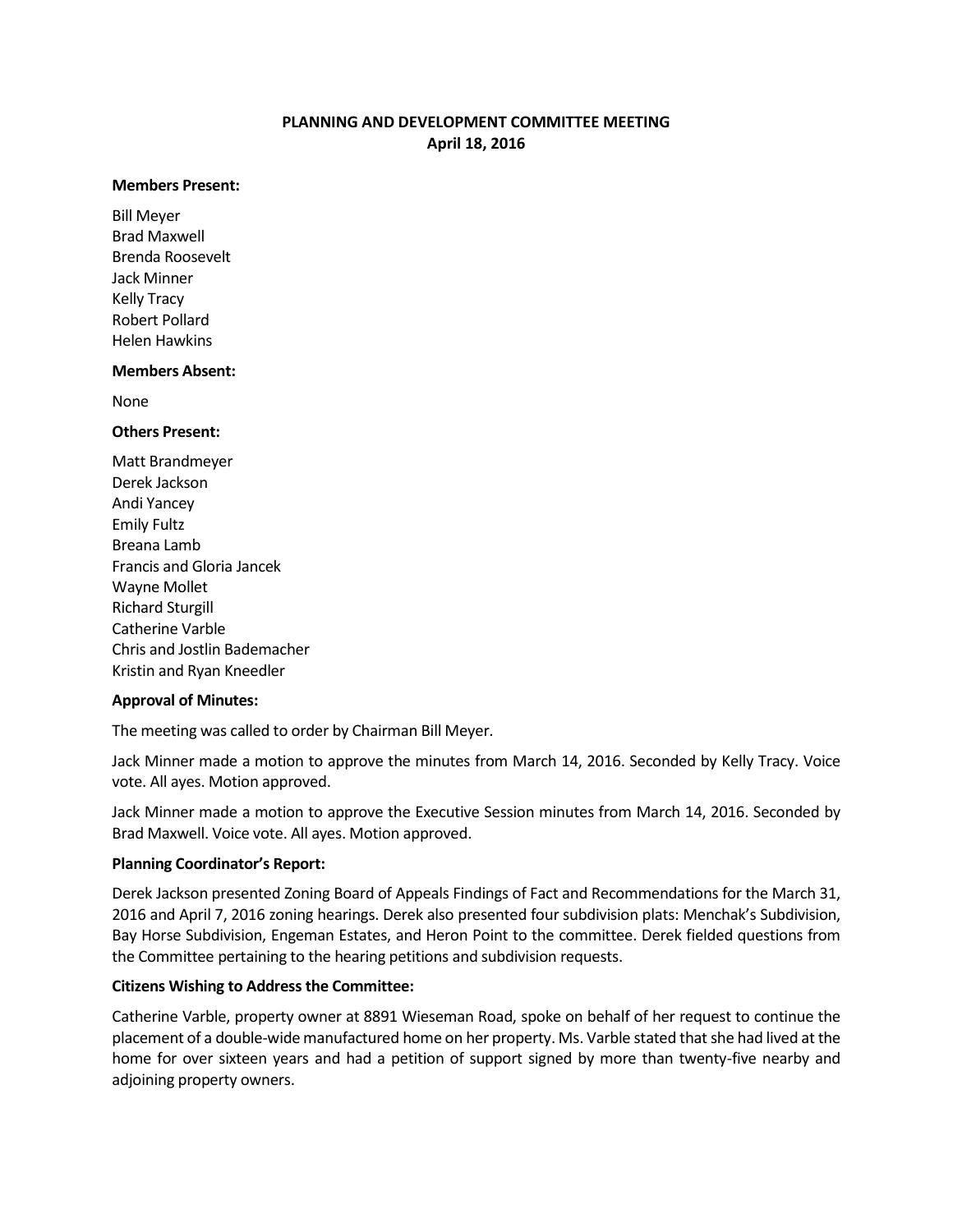Richard Sturgill, business operator at 9975 State Route 140, spoke on behalf of his request to place an LED sign at the site. Mr. Sturgill explained that the background color of the sign was variable and proposed changing the background of the sign to black in order to limit the brightness. Mr. Sturgill stated that he was waiting on a part from the sign company in order to make the proposed adjustments. Mr. Sturgill requested that Committee table the petition for thirty days in order for him to make the adjustments.

Kelly Tracy stated that she drove by the sign at night, and that the yellow background was extremely bright. Ms. Tracy asked what Mr. Sturgill's hours of operation were. Mr. Sturgill stated that they usually close by 6:00 pm. Ms. Tracy asked Derek if a condition could be applied stipulating that the sign be turned off during nonbusiness hours. Derek stated that such conditions had been applied to signs in the past.

## **Old Business:**

None.

## **New Business:**

Resolution Z16-0020 was separated from Resolutions, Zoning Board of Appeals Findings of Fact, and Recommendations for March 31, 2016.

Kelly Tracy made a motion to table Resolution Z16-0020 for thirty days. Seconded by Helen Hawkins. Voice vote. All ayes. Motion approved.

Brenda Roosevelt inquired about Resolution Z16-0022, the petition for the 300 square foot billboard along 255. Ms. Roosevelt expressed concerns about similar requests along 255 resulting in a cluttered landscape. Derek stated that this is the only parcel with Madison County jurisdiction that has the proper zoning classification to place a billboard since IDOT prohibits the rezoning of properties for the purpose of placing billboards.

Jack Minner made a motion to approve Resolutions, Zoning Board of Appeals Findings of Fact, and Recommendations for March 31, 2016 and April 7, 2016. Seconded by Kelly Tracy. Voice vote. All ayes. Motion approved.

Brad Maxwell made a motion to approve Menchak's Subdivision, Bay Horse Subdivision, Engeman Estates, and Heron Point. Seconded by Brad Maxwell. Voice vote. All ayes. Motion approved.

Emily Fultz addressed the Committee regarding the 2016 Environmental Grants, explaining that 25 applications were submitted and 13 were approved. Emily briefed the Committee on some of the proposed projects, explaining that the grant total was \$163,835. Matt explained that if there was remaining funding, we would submit a second round in the fall.

Brenda Roosevelt made a motion to approve a Resolution Authorizing Environmental Grants FY2016. Seconded by Helen Hawkins. Roll call vote. All ayes. Motion approved.

Matt Brandmeyer briefed the Committee on the contract with Heartlands Conservancy for stormwater policy and floodplain management consulting services. Matt explained that it was a renewal of the existing contract and updated the Committee on the Master Stormwater Plan progress.

Jack Minner made a motion to approve a Resolution Authorizing Contract for Stormwater Policy and Floodplain Management Consulting Services. Seconded by Brenda Roosevelt. Roll call vote. All ayes. Motion approved.

Matt Brandmeyer stated that this is the meeting where we would be requesting various funding. Matt explained that stormwater planning and environmental grants are funded by the tipping fees received from landfills, and that no tax dollars are being utilized for these programs.